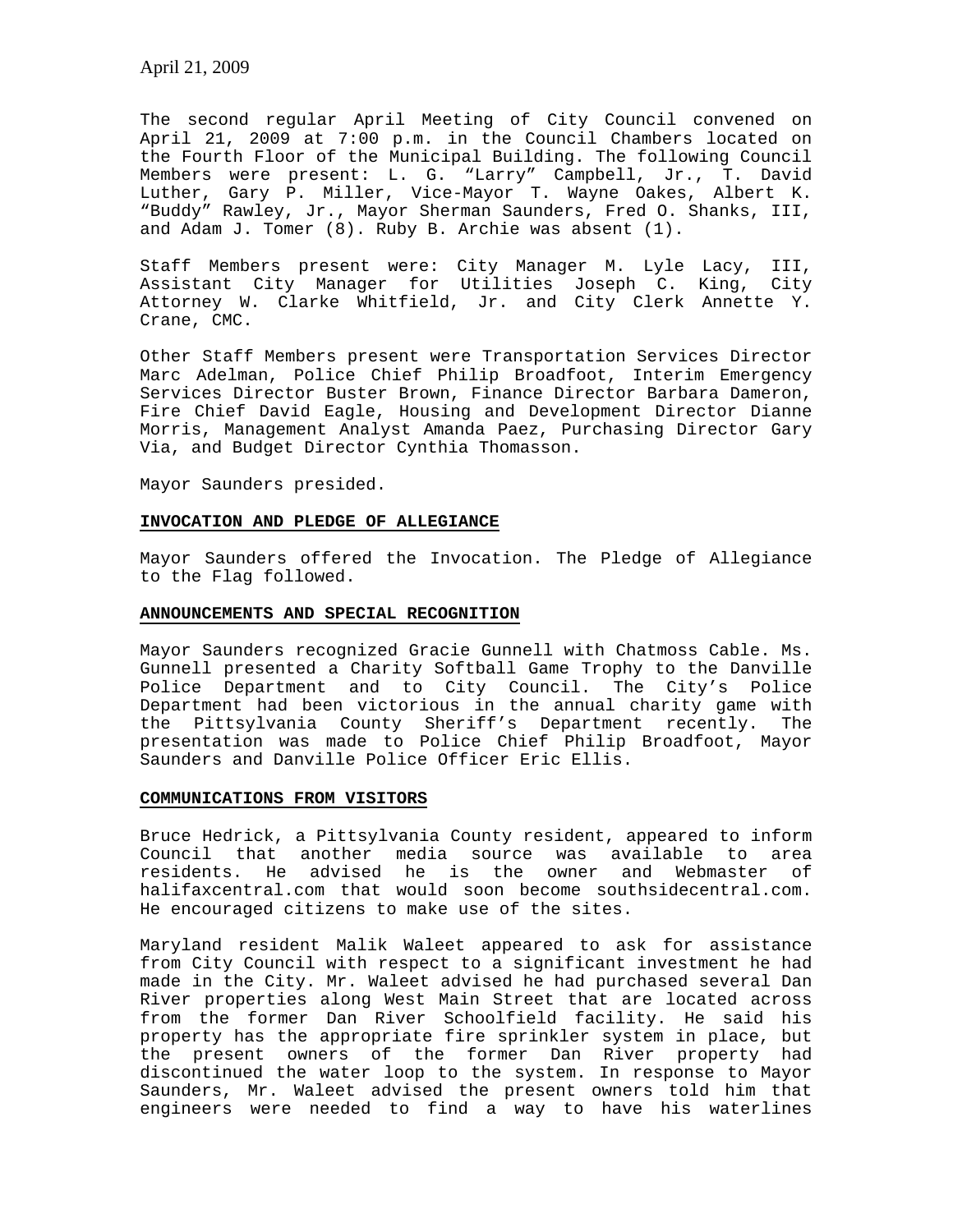April 21, 2009

connected to the City's system. He stated the cost to install the water lines would cost around \$40,000 to \$50,000 and that he would have to close the businesses already located there if he had to pay for the installation himself.

Mr. Waleet asked the City to extend a waiver whereby he would not be required to have the fire protection system in place. He asked to be able to have a fire alarm with a pull lever and also to allow his employees to have access to fire extinguishers in the event of a fire on his property.

In response to Mr. Shanks, City Manager Lacy said this was a fire code issue and not one for City Council. Mr. Lacy advised there were a number of ways this matter could be addressed including firewalls and/or sprinkler systems. If the applicant wished to appeal the ruling of the City, he could go to the Building Code Board of Appeals. If he did not find satisfaction there, he could then go through the State Board of Appeals process. He could then go through the court system if he did not agree with the State Board's ruling.

Mayor Saunders thanked him for bringing his concerns to Council and encouraged him to follow the appeals process that is available to him.

# **MINUTES**

Upon Motion by Vice-Mayor Oakes and second by Council Member Miller, Minutes of the April 7, 2009 Council Minutes were approved as presented. Draft copies had been distributed to Council Members prior to the Meeting.

# **REAPPOINT MAYO TO HOUSING AUTHORITY BOARD OF COMMISSIONERS**

Council Member Luther moved adoption of a Resolution entitled:

RESOLUTION NO. 2009-04.07

A RESOLUTION REAPPOINTING SYLVESTER L. MAYO AS A MEMBER OF THE DANVILLE REDEVELOPMENT AND HOUSING AUTHORITY BOARD OF COMMISSIONERS.

The Motion was seconded by Council Member Rawley and carried by the following vote:

VOTE: 8-0 AYE: Campbell, Luther, Miller, Oakes, Rawley, Saunders, Shanks, and Tomer (8) NAY: None (0)<br>ABSENT: Archie (1) Archie (1).

### **PUBLIC HEARING – RENEW LEASE AGREEMENT – HEART LINE RESTAURANT**

Mayor Saunders opened the floor for a Public Hearing to consider renewing the Lease Agreement between the City and Deborah H.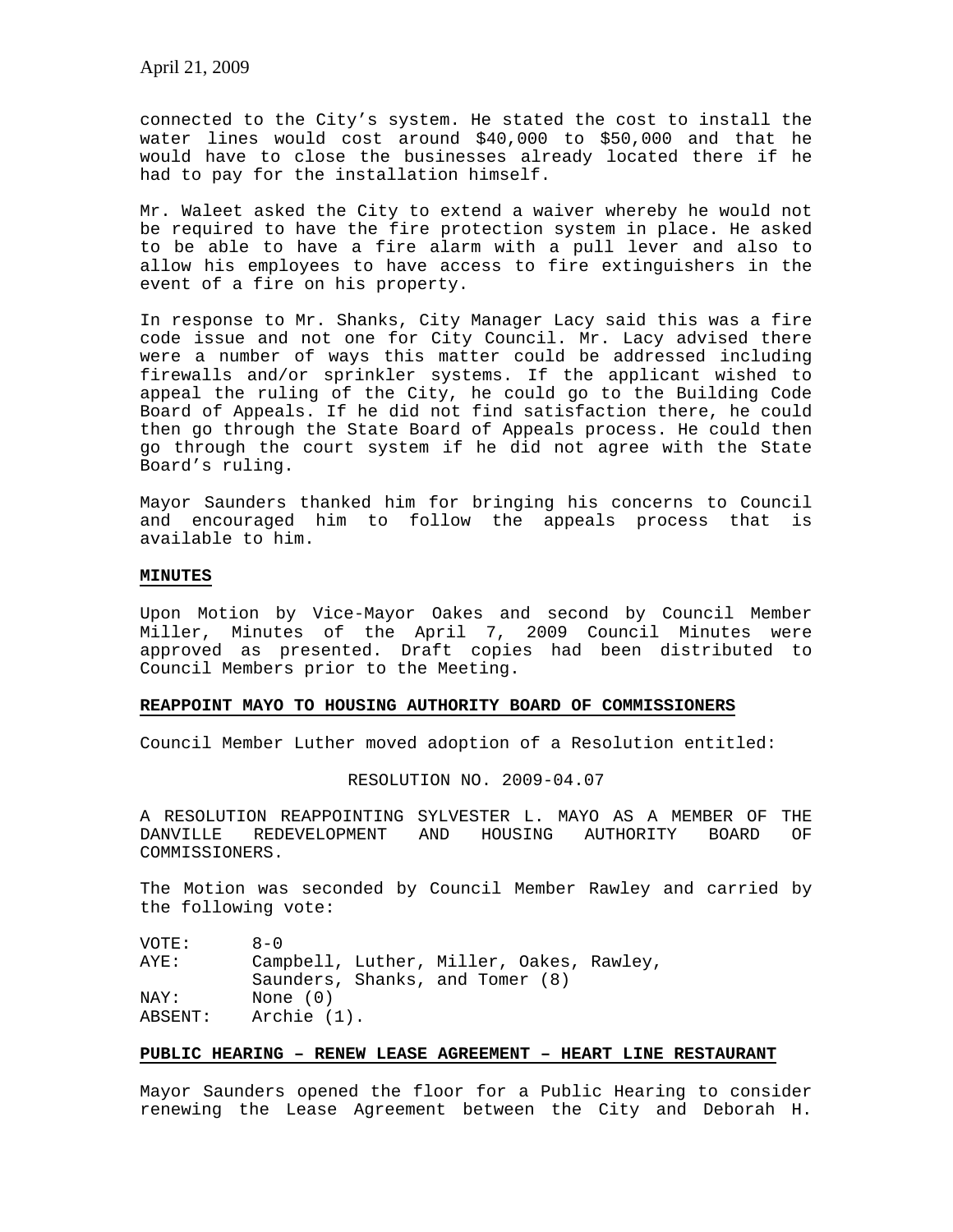Parker dba/Heart Line Restaurant. Notice of the Public Hearing had been published in the Danville Register and Bee on April 13, 2009. No one present desired to be heard and the Public Hearing was closed.

Council Member Shanks moved adoption of a Resolution entitled:

RESOLUTION NO. 2009-04.08

A RESOLUTION APPROVING AN AGREEMENT LEASING CERTAIN CITY-OWNED PROPERTY LOCATED AT 1817 RIVERSIDE DRIVE TO DEBORAH H. PARKER.

The Motion was seconded by Council Member Tomer and carried by the following vote:

| VOTE:   | $R - \Omega$                             |
|---------|------------------------------------------|
| AYE:    | Campbell, Luther, Miller, Oakes, Rawley, |
|         | Saunders, Shanks, and Tomer (8)          |
| NAY:    | None $(0)$                               |
| ABSENT: | Archie (1).                              |

# **PUBLIC HEARING - TAX EXEMPT STATUS - GOD'S PIT CREW, INC.**

Mayor Saunders opened the floor to consider an application from God's Pit Crew for exemption from real and personal property taxes. Notice of the Public Hearing was published in the Danville Register and Bee on April 11, 2009. Executive Director Randy Johnson appeared to answer any questions from citizens and Council Members.

No one further desired to be heard and the Public Hearing was closed.

Council Member Tomer moved adoption of an Ordinance entitled:

ORDINANCE NO. 2009-04.02

AN ORDINANCE DESIGNATING GOD'S PIT CREW, INC. AS BEING EXEMPT FROM LOCAL REAL AND PERSONAL PROPERTY TAXATION.

The Motion was seconded by Council Member Campbell and carried by the following vote:

| VOTE:   | $A - 0$                                  |
|---------|------------------------------------------|
| AYE:    | Campbell, Luther, Miller, Oakes, Rawley, |
|         | Saunders, Shanks, and Tomer (8)          |
| NAY:    | None $(0)$                               |
| ABSENT: | Archie (1).                              |

#### **BUDGET AMENDMENT – 2009 – DOMESTIC VIOLENCE VICTIM PROGRAM GRANT**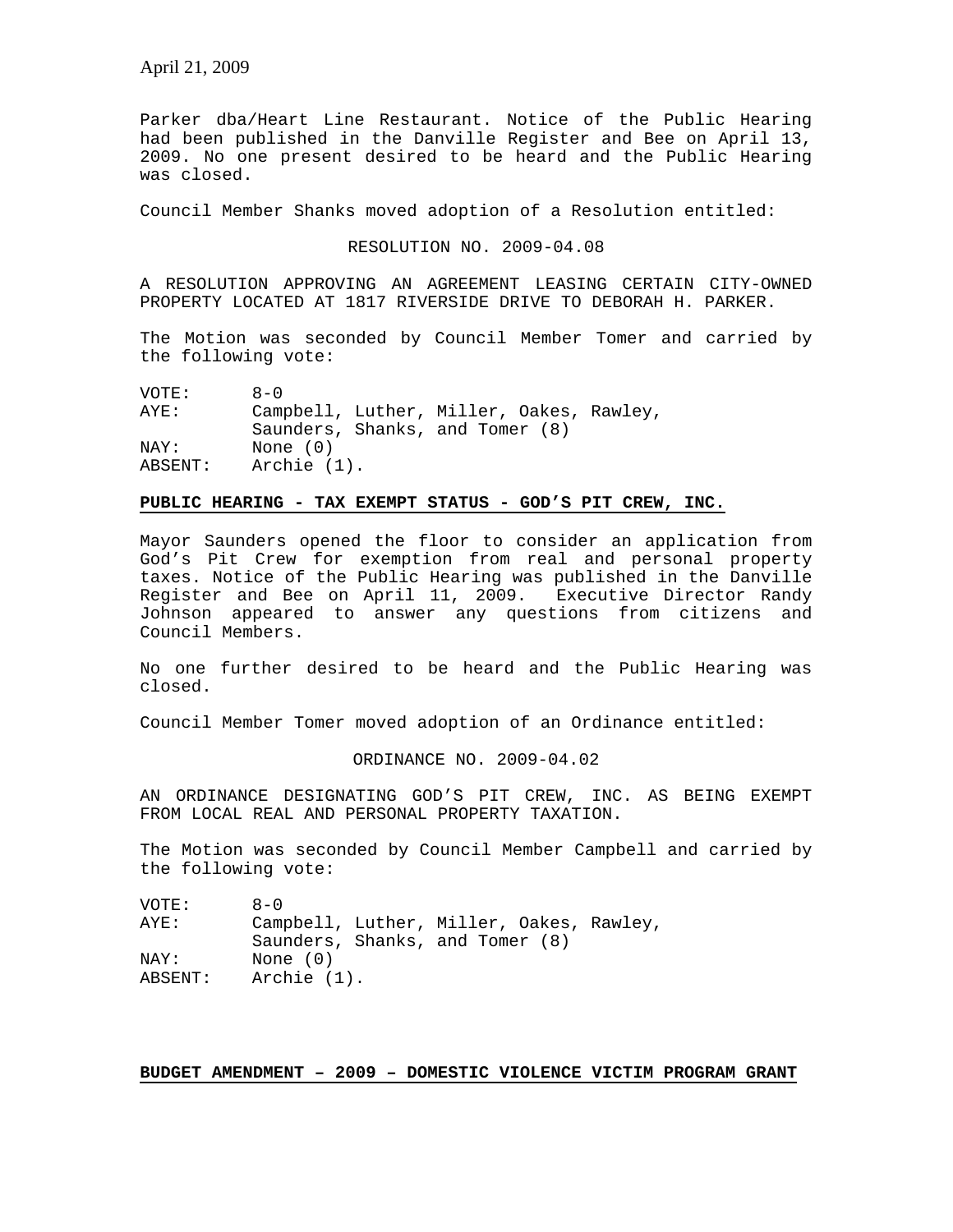Upon Motion by Council Member Rawley and second by Vice-Mayor Oakes, an Ordinance entitled:

#### ORDINANCE NO. 2009-04.03

AN ORDINANCE AMENDING THE FISCAL YEAR 2009 BUDGET APPROPRIATION ORDINANCE TO PROVIDE FOR A GRANT FROM THE STATE FOR A DOMESTIC VIOLENCE VICTIM PROGRAM GRANT IN THE AMOUNT OF \$29,976 AND APPROPRIATING SAME

was presented by its First Reading, as required by City Charter, to lie over before final adoption.

### **BUDGET AMENDMENT – FY 2009 – PURCHASE RUGGEDIZED LAPTOPS – GIS**

Upon Motion by Council Member Luther and second by Council Member Miller, and Ordinance entitled:

## ORDINANCE NO. 2009-04.04

AN ORDINANCE AMENDING THE FISCAL YEAR 2009 BUDGET APPROPRIATING ORDINANCE TO ANTICIPATE REVENUES FROM THE VIRGINIA OFFICE OF EMERGENCY MEDICAL SERVICES FOR THE PURCHASE OF 9 RUGGERDIZED LAPTOPS TO BE USED FOR GIS MOBILE DISPATCHING TO THE FIRE DEPARTMENT IN THE AMOUNT OF \$29,468 AND APPROPRIATING SAME

was presented by its First Reading, as required by City Charter, to lie over before final adoption.

# **CODE AMENDMENT – CHAPTER 2 – OTHER POST EMPLOYMENT BENEFITS**

Upon Motion by Council Member Shanks and second by Council Member Tomer, consideration of this matter was postponed to the May 5 Council Meeting by the following vote:

| VOTE:   | $A - 0$                                  |
|---------|------------------------------------------|
| AYE:    | Campbell, Luther, Miller, Oakes, Rawley, |
|         | Saunders, Shanks, and Tomer (8)          |
| NAY:    | None $(0)$                               |
| ABSENT: | Archie (1).                              |

## **CODE AMENDMENT – CHAPTER 30 UPDATE PROCUREMENT CODE**

Council Member Shanks move adoption of an Ordinance entitled:

## ORDINANCE NO. 2009-04.06

AN ORDINANCE AMENDING AND REORDAINING CHAPTER 30, ENTITLED "PROCUREMENT CODE," OF THE CODE OF THE CITY OF DANVILLE, VIRGINIA, TO UPDATE THE MONETARY LIMITS OF THE POLICIES AND PROCEDURES FOR GOVERNMENTAL PROCUREMENT BY THE CITY OF DANVILLE, VIRGINIA FROM NONGOVERNMENTAL SOURCES TO MAT

Mayor Saunders called attention to a communication that had been placed at the desk of each Council Member prior to the Meeting.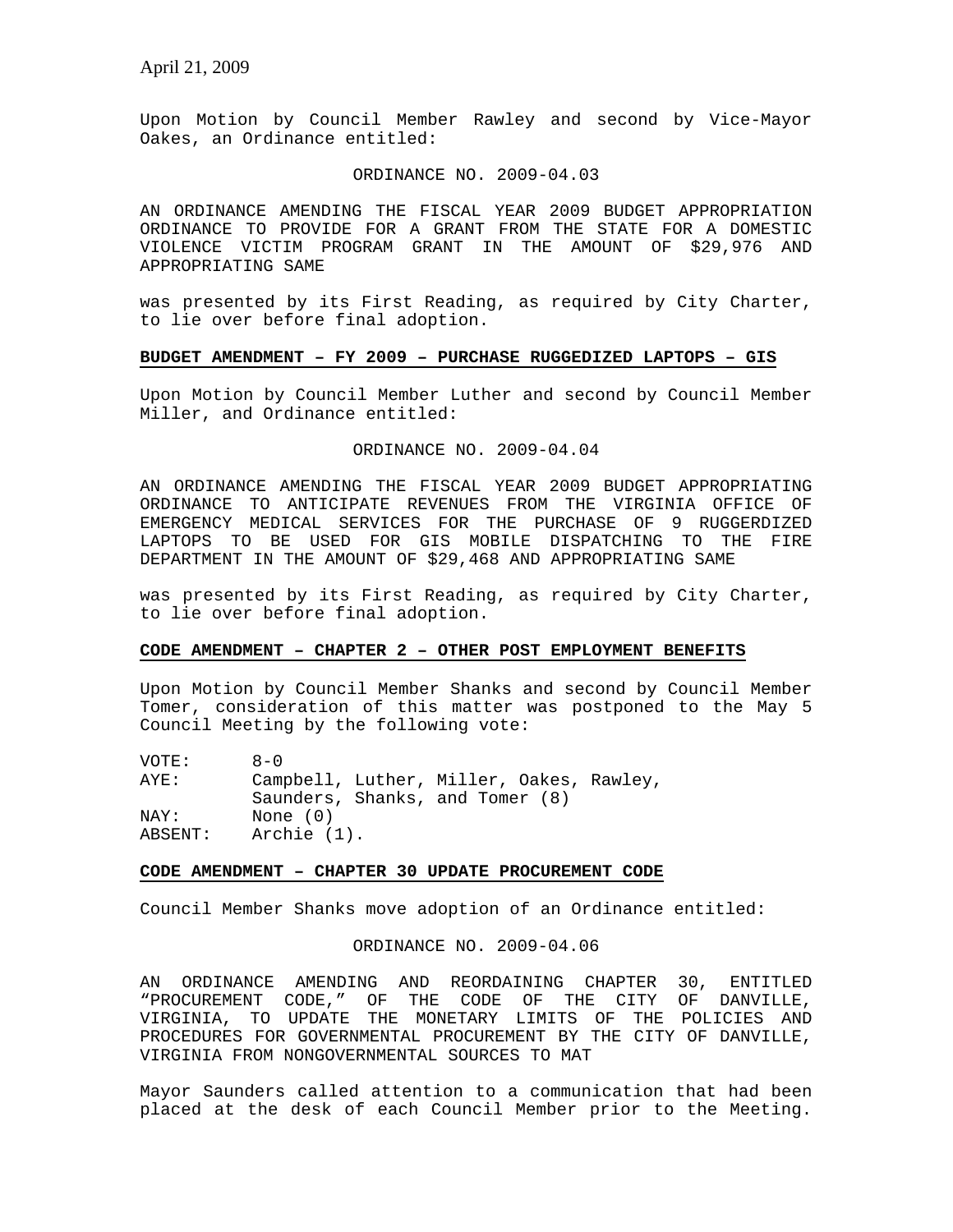The document contained amendments to the Ordinance that had been distributed in the agenda package. Mr. Shanks and Mr. Luther agreed to include the amendments in the original Motion.

The Ordinance was adopted by the following vote:

| VOTE:   | $R - 0$                                  |
|---------|------------------------------------------|
| AYE:    | Campbell, Luther, Miller, Oakes, Rawley, |
|         | Saunders, Shanks, and Tomer (8)          |
| NAY:    | None (0)                                 |
| ABSENT: | Archie (1).                              |

#### **CODE AMENDMENT – CHAPTER 25 – VETERAN'S MEMORIAL**

Council Member Rawley moved adoption of an Ordinance entitled:

ORDINANCE NO. 2009-04.07

AN ORDINANCE AMENDING AND REORDAINING ITEM (E) OF SECTION 25.12 ENTITLED "THE VETERAN'S MEMORIAL OF DANVILLE/PITTSYLVANIA COUNTY" OF CHAPTER 25, ENTITLED "PARKS AND RECREATION OF THE CODE OF THE CITY OF DANVILLE, VIRGINIA TO REQUIRE THE AT-LARGE VOTING MEMBERS TO BE VETERANS.

The Motion was seconded by Council Member Campbell and carried by the following vote:

| VOTE:   | $A - 0$                                  |
|---------|------------------------------------------|
| AYE:    | Campbell, Luther, Miller, Oakes, Rawley, |
|         | Saunders, Shanks, and Tomer (8)          |
| NAY:    | None $(0)$                               |
| ABSENT: | Archie (1).                              |

#### **OPPOSE WITHDRAWAL AND INTERBASIN TRANSFER OF WATER**

Council Member Luther moved adoption of a Resolution entitled:

### RESOLUTION NO. 2009-04.09

A RESOLUTION OPPOSING THE WITHDRAWAL AND INTERBASIN TRANSFER OF WATER FROM THE ROANOKE RIVER BASIN BY THE LAKE GASTON REGIONAL WATER SYSTEM TO SERVE COMMUNITIES IN OTHER RIVER BASIN AREAS.

The Motion was seconded by Council Member Shanks and carried by the following vote:

| VOTE:   | $A - 0$                                  |
|---------|------------------------------------------|
| AYE:    | Campbell, Luther, Miller, Oakes, Rawley, |
|         | Saunders, Shanks, and Tomer (8)          |
| NAY:    | None $(0)$                               |
| ABSENT: | Archie (1).                              |

#### **COMMUNICATIONS**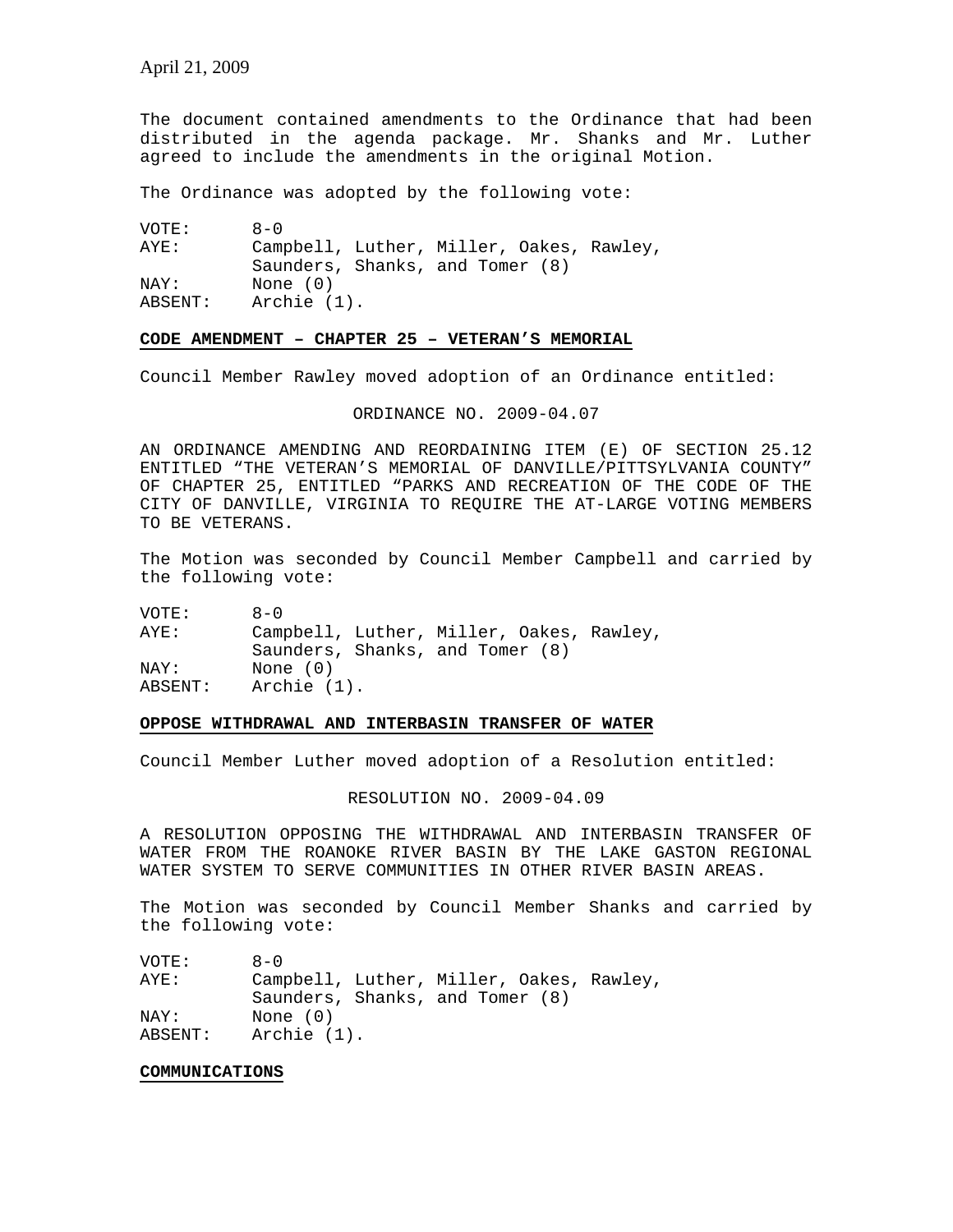There were no communications from the City Manager and City Clerk.

City Attorney Whitfield acknowledged the presence of and commended Purchasing Director Gary Via for providing the update for the Purchasing Code. Mr. Via had worked tirelessly on the document to bring the City's code up to State Code standards.

# **ROLL CALL**

Council Member Campbell recalled there had been many break-ins in the Druid Hills area recently and commended the Police Department for their actions in the matter. Rev. Campbell asked parents to check on their children and know where they are and who they are with at any given point in time.

Mayor Saunders, who is a resident of Druid Hills, commended the Police Department for their work in an attempt to alleviate the crime situation there. He said Druid Hills was a wonderful neighborhood with great citizens who work hard everyday and take care of their property and each other. He encouraged the young people to desist from the activity, stating they were only hurting themselves in the long run.

Council Members Luther, Miller, Rawley, Shanks, Tomer and Vice-Mayor Oakes commended the employees of the City for the continuing dedication to their jobs in spite of these challenging economic times. The FY 2010 budget did not include salary increases and Mr. Luther stated he hoped the City would have such a successful year that their efforts could be rewarded during the next budget year.

Council Member Rawley announced the new building at Danville Community College would be named "Foundation Hall" since the Danville Regional Foundation provided the funding for the new Health Sciences facility. He reported the facility would be opening in June. He advised construction for a new student center was currently underway.

Council Member Shanks reported he spoke last week during a meeting of the West End Neighborhood Association. He said the group, who had recently started a Neighborhood Watch Program, were ready to help the City move forward.

Mayor Saunders reminded citizens to be sure and be counted in the upcoming census. The City receives funds based on its population and it is of vital importance that everyone be counted.

The Meeting adjourned at 7:55 P.M.